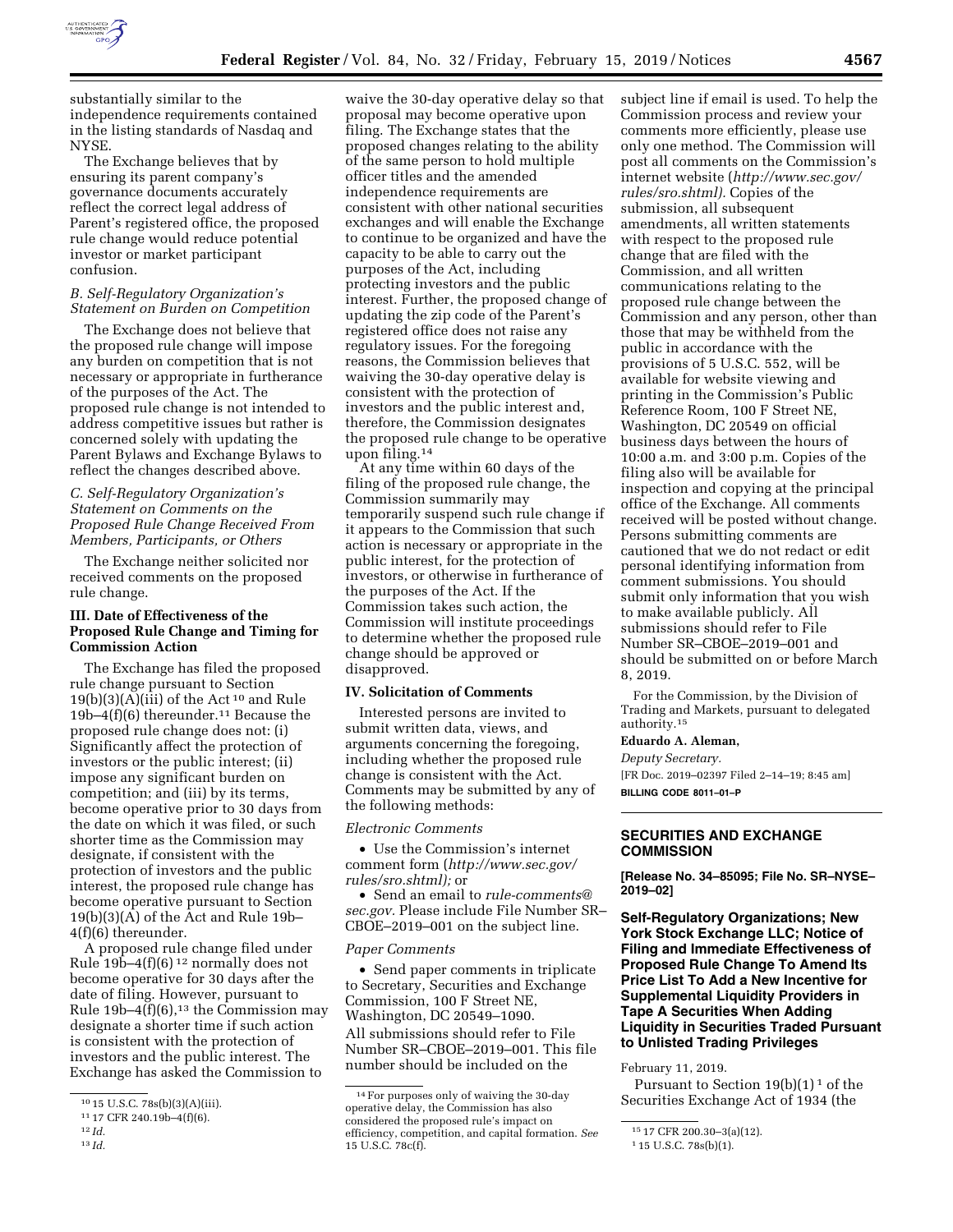"Act")<sup>2</sup> and Rule 19b–4 thereunder,<sup>3</sup> notice is hereby given that, on February 1, 2019, New York Stock Exchange LLC (''NYSE'' or the ''Exchange'') filed with the Securities and Exchange Commission (the ''Commission'') the proposed rule change as described in Items I, II, and III below, which Items have been prepared by the selfregulatory organization. The Commission is publishing this notice to solicit comments on the proposed rule change from interested persons.

# **I. Self-Regulatory Organization's Statement of the Terms of Substance of the Proposed Rule Change**

The Exchange proposes to amend its Price List to add a new incentive for Supplemental Liquidity Providers (''SLP'') in Tape A securities when adding liquidity in securities traded pursuant to Unlisted Trading Privileges (''UTP'') (Tapes B and C). The Exchange proposes to implement these changes to its Price List effective February 1, 2019. The proposed rule change is available on the Exchange's website at *[www.nyse.com,](http://www.nyse.com)* at the principal office of the Exchange, and at the Commission's Public Reference Room.

# **II. Self-Regulatory Organization's Statement of the Purpose of, and Statutory Basis for, the Proposed Rule Change**

In its filing with the Commission, the self-regulatory organization included statements concerning the purpose of, and basis for, the proposed rule change and discussed any comments it received on the proposed rule change. The text of those statements may be examined at the places specified in Item IV below. The Exchange has prepared summaries, set forth in sections A, B, and C below, of the most significant parts of such statements.

# *A. Self-Regulatory Organization's Statement of the Purpose of, and the Statutory Basis for, the Proposed Rule Change*

#### 1. Purpose

The Exchange proposes to amend its Price List to add a new incentive for SLPs in Tape A securities when adding liquidity in UTP Securities (Tapes B and C).

The Exchange proposes to implement these changes to its Price List effective February 1, 2019.

### Proposed Rule Change

Currently, SLP Tier 1 provides that an SLP adding liquidity in Tape A

securities with a per share price of \$1.00 or more is eligible for a per share credit of \$0.0029 if the SLP (1) meets the 10% average or more quoting requirement in an assigned security pursuant to Rule 107B, and (2) adds liquidity for all assigned SLP securities in the aggregate (including shares of both an SLP-Prop and an SLMM of the same or an affiliated member organization) 4 of an ADV 5 of more than 0.90% of NYSE CADV, or with respect to an SLP that is also a Designated Market Maker (''DMM'') and subject to Rule 107B(i)(2)(a), more than 0.90% of NYSE CADV after a discount of the percentage for the prior quarter of NYSE.

CADV in DMM assigned securities as of the last business day of the prior month. The SLP Tier 1 credit in the case of Non-Displayed Reserve Orders is \$0.0012.

The Exchange proposes an additional incentive to SLPs in Tape A securities under SLP Tier 1 for SLPs that meet the current requirements for SLP Provide Tier 1 in UTP Securities.

SLP Provide Tier 1 provides a \$0.0032 per share credit per tape in an assigned UTP Security for SLPs adding displayed liquidity to the Exchange if the SLP (1) adds liquidity for all assigned UTP Securities in the aggregate of an CADV of at least 0.10% for Tape B and 0.075% for Tape C, (2) meets the 10% average or more quoting requirement in 400 or more assigned UTP Securities in Tapes B and C combined pursuant to Rule 107B, and (3) meets the 10% average or more quoting requirement in an assigned UTP Security pursuant to Rule 107B.

The Exchange proposes that SLPs meeting the requirements of SLP Provide Tier 1 in UTP Securities would be eligible to qualify for the SLP Tier 1 adding rates where the SLP, in addition to meeting the 10% average or more quoting requirement in an assigned security pursuant to Rule 107B, adds liquidity for all assigned SLP securities in the aggregate of an ADV of more than 0.75% of NYSE CADV or, with respect to SLPs that are also DMMs and subject to Rule 107B(i)(2)(a), more than 0.75% of NYSE CADV after a discount of the

 $^{\rm 5}\!$  The defined term, ''ADV,'' is used here as defined in footnote 2 to the Price List.

percentage for the prior quarter of NYSE CADV in DMM assigned securities as of the last business day of the prior month. The Price List would refer to this as the ''SLP Cross Tape Tier 1 Incentive.''

For example, assume an SLP averages an Adding ADV 6 of 28 million shares a day in Tape A securities in the billing month where the NYSE CADV is 3.5 billion shares, for a percent adding of CADV of 0.80% in Tape A securities, which before the proposed change qualifies the SLP for SLP Tier 1A in Tape A securities by meeting the current 0.60% CADV requirement. Further assume that the SLP meets the requirements of SLP Provide Tier 1 in UTP Securities in both Tape B securities and Tape C securities. Under the proposed change, that SLP would be eligible for the lower SLP Tier 1 requirement for Tape A securities of 0.75% of CADV, which it would meet by having a percent adding CADV of 0.80%.

The proposed changes are not otherwise intended to address any other issues, and the Exchange is not aware of any problems that member organizations would have in complying with the proposed change.

### 2. Statutory Basis

The Exchange believes that the proposed rule change is consistent with Section 6(b) of the  $\tilde{A}ct$ ,<sup>7</sup> in general, and furthers the objectives of Sections  $6(b)(4)$  and  $6(b)(5)$  of the Act,<sup>8</sup> in particular, because it provides for the equitable allocation of reasonable dues, fees, and other charges among its members, issuers and other persons using its facilities and does not unfairly discriminate between customers, issuers, brokers or dealers.

The Exchange believes that lowering the ADV requirement to qualify for SLP Tier 1 in Tape A securities for SLPs that add liquidity in UTP Securities by meeting the SLP Provide Tier 1 requirements in both Tape B and Tape C securities is reasonable because it would further contribute to incenting member organizations to provide additional liquidity to a public exchange in UTP Securities, thereby promoting price discovery and transparency and enhancing order execution opportunities for member organizations. The Exchange believes that that the proposal is reasonable and not unfairly discriminatory because it would apply to all member

<sup>2</sup> 15 U.S.C. 78a.

<sup>3</sup> 17 CFR 240.19b–4.

<sup>4</sup>Under Rule 107B, an SLP can be either a proprietary trading unit of a member organization (''SLP-Prop'') or a registered market maker at the Exchange (''SLMM''). For purposes of the 10% average or more quoting requirement in assigned securities pursuant to Rule 107B, quotes of an SLP-Prop and an SLMM of the same member organization are not aggregated. However, for purposes of adding liquidity for assigned SLP securities in the aggregate, shares of both an SLP-Prop and an SLMM of the same member organization are included.

<sup>6</sup> ''Adding ADV'' is when a member organization has ADV that adds liquidity to the Exchange during the billing month. Adding ADV excludes any liquidity added by a DMM.

<sup>7</sup> 15 U.S.C. 78f(b).

<sup>8</sup> 15 U.S.C. 78f(b)(4) & (5).